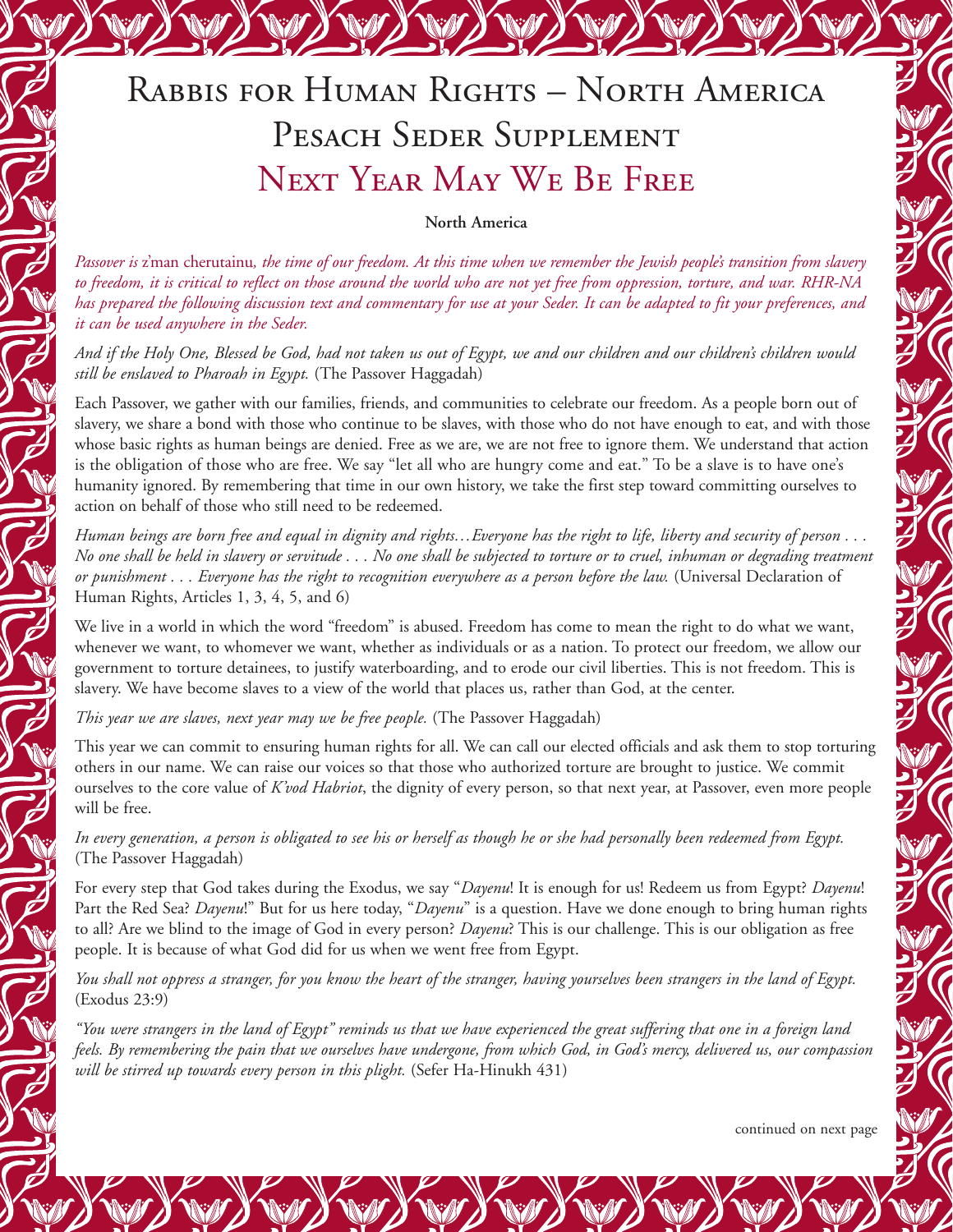#### Invite people at your table to think of an action they will do to protect the human rights for all.

[Read Aloud]

We are hereby ready to fulfill our obligation of *K'vod Habriot*, respect for the dignity of every human being. We pray that our fellow citizens shall not be the source of suffering in others. We commit ourselves to raise our voices in support of universal human rights, to know the heart of the stranger, and to feel compassion for those whose humanity is denied. May our compassion lead us to fight for justice.

Blessed is the Source of Life, who redeemed our ancestors from Egypt and brought us together this night of Passover to tell the story of freedom. May God bring us security and peace, enabling us to celebrate together year after year. Praised are you, Source of Righteousness, who redeems the world and loves justice and freedom.

### **Four Questions**

How much freedom would you be willing to give up to ensure your own security or that of your family?

The Torah commands us to feel compassion for the stranger. What concrete actions should come out of this compassion?

Pharaoh justified the enslavement of the Israelites partly because of the fear that they would join with Egypt's enemies in some way. Should the United States be allowed to curtail the freedom of its citizens in order to achieve security?

What is your personal "*Dayenu*" question for the year? How can you challenge yourself to do more for human rights?

continued on opposite page

## Please Support Our Work!

The work of Rabbis for Human Rights is sustained by the generous support of thousands of individuals in the United States. This Passover please consider making a contribution to support our efforts. We are committed to providing the necessary support for the sacred work of our colleagues in Israel. The decline in the value of the dollar means that we have to raise more money just to provide the same support as we did last year.

Please send your contribution to: Rabbis for Human Rights – North America, P.O. Box 1539, West Tisbury, MA, 02575

All general contributions support the work of our colleagues in Israel. If you wish to make an additional donation to support our North American program, please indicate this clearly on your check.

You may also make a contribution online at www.rhr-na.org.

Thanks so much for your support and for your commitment to uphold the human rights of all.

We invite you to participate in our work:

- If you would like to join *K'vod Habriot: A Jewish Human Rights Network*, please visit our website, www.rhr-na.org, or email RHR-NA at office@rhr-na.org.
- If you would like more information about the Second North American Conference on Judaism and Human Rights, *Masekhet Ha'Atzmaut* or on the solidarity mission to Israel, please email RHR-NA at office@rhr-na.org.